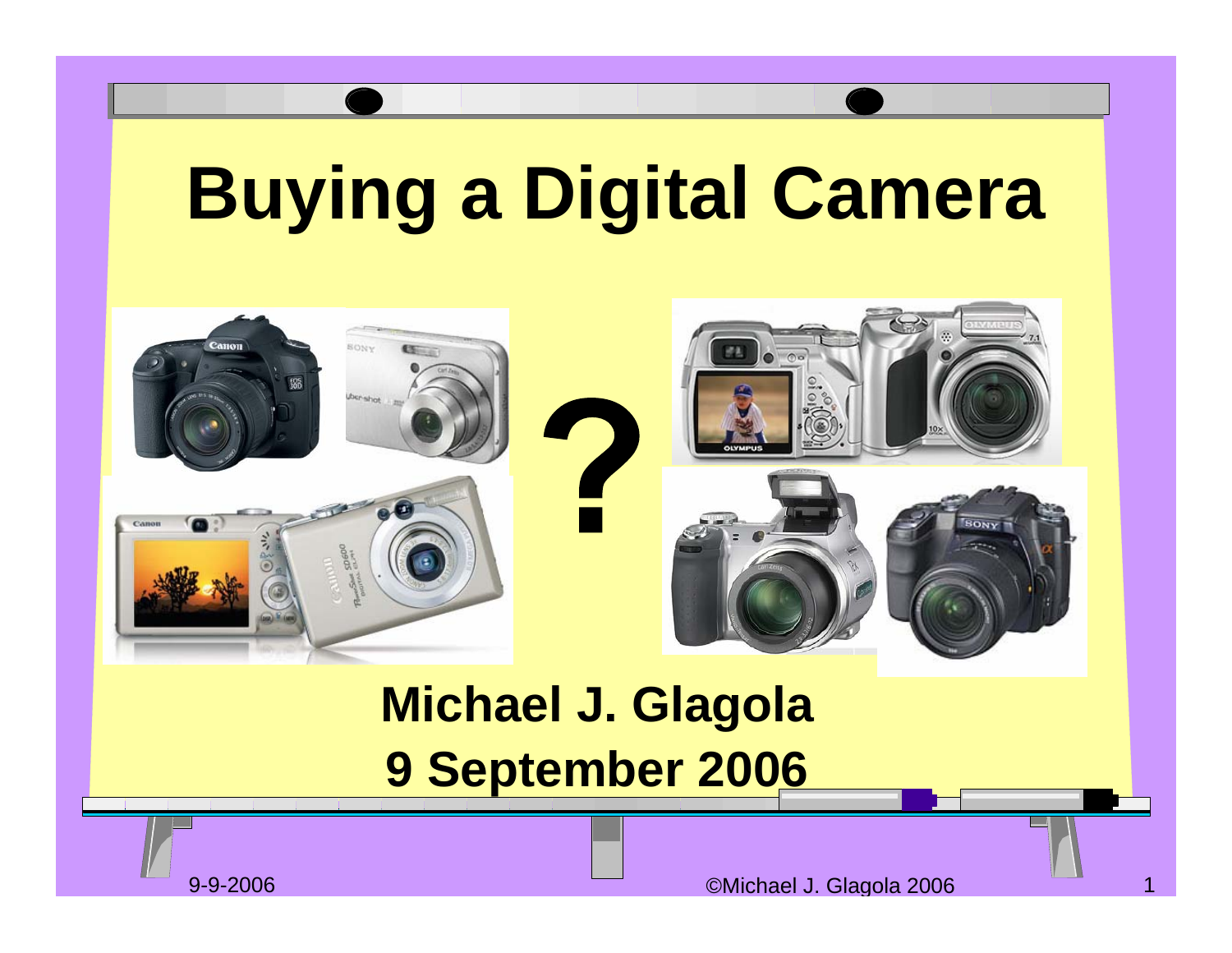### **Session Goals**

To provide an individual considering the purchase of a digital camera an understanding of:

- key digital camera features
- thoughts on the value of those features
- suggestions on how to make the final selection and purchase

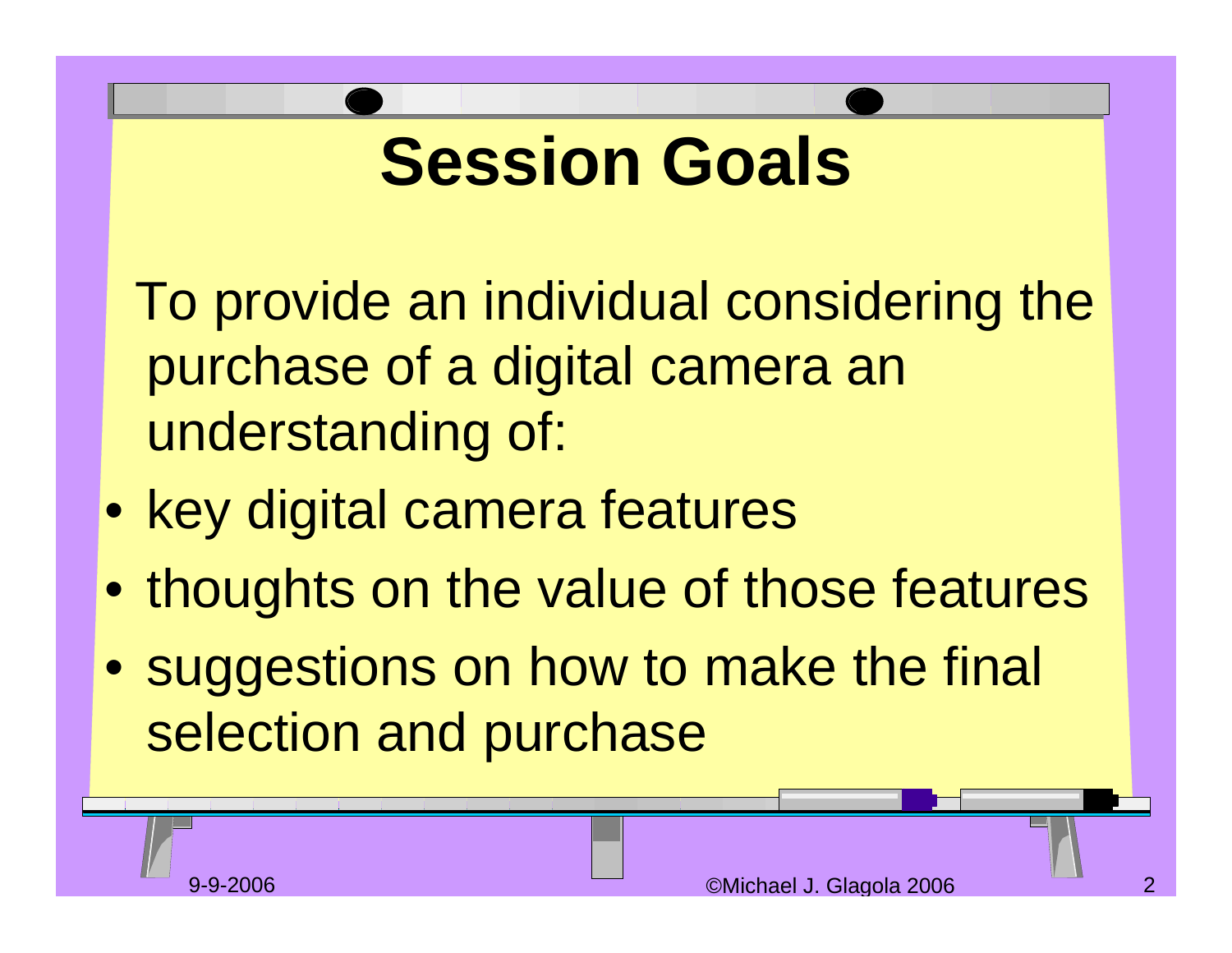#### **Agenda**

- Camera Features Discussion
- Digital Cameras Overview
- Suggestions on a Selection Process
- Sources of Information
- Closing Comments
- Q&A

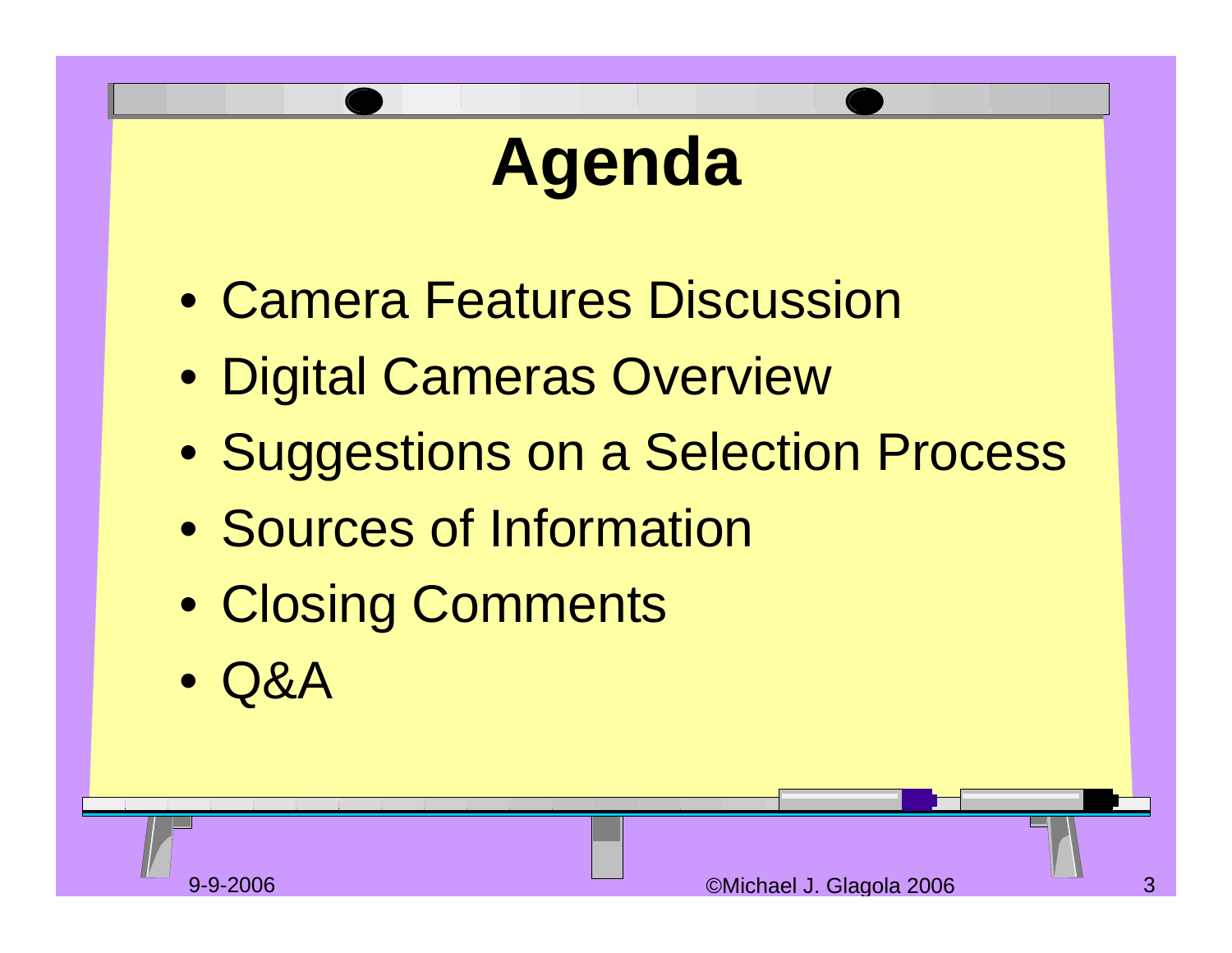### The "Ideal" Camera

- Auto Focus
- •Focus Tracking
- $\bullet$ Multiple Focus Sensors
- • Complete Exposure Control: Manual, Full Auto, Shutter Priority, Aperture Priority, Program Shift
- Exposure Bracketing
- Exposure Bias adjustment
- Wide range of lens/focal lengths
- •Image Stabilization Capability
- •Image Metadata
- 9 frames per second
- •**External Flash with lots of Controls**
- Custom configurations

9-9-2006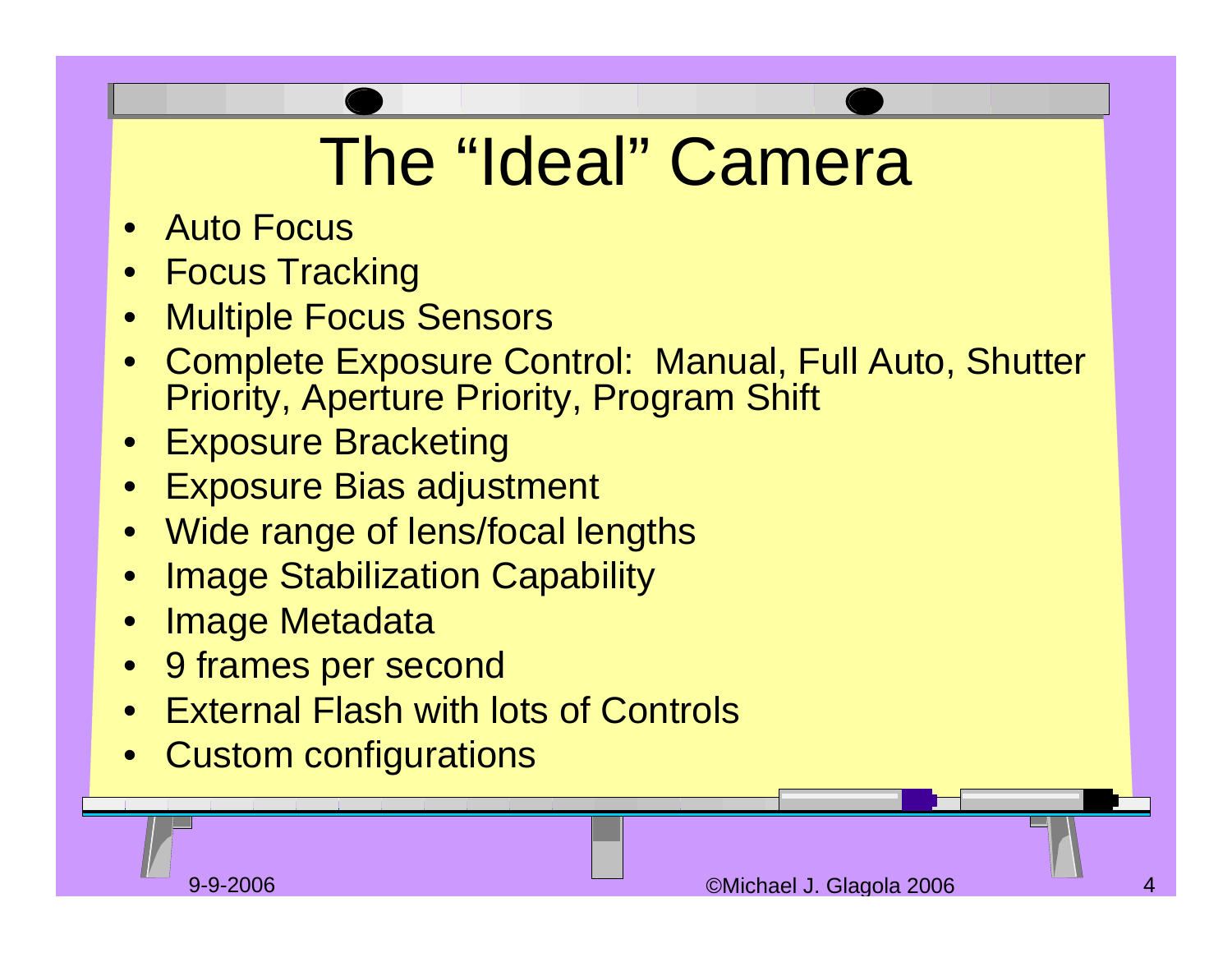## The "Ideal" Digital Camera

**+**

- •Auto Focus
- $\bullet$ Focus Tracking
- $\bullet$ Multiple Focus Sensors
- $\bullet$ • Complete Exposure Control: Manual, Full Auto, Shutter Priority, Aperture Priority, Program Shift
- •Exposure Bracketing
- •Exposure Bias adjustment
- • Wide range of lens/focal **lengths**
- •Image Stabilization Capability
- •Image Metadata
- •9 frames per second
- • External Flash with lots of **Controls**
- •Custom configurations



- •Optical view finder
- •Multi-format image storage
- •Fast Image Storage
- •Low Sensor Noise
- •"Full" 35mm frame sensor
- •Sensor dust removal

9-9-2006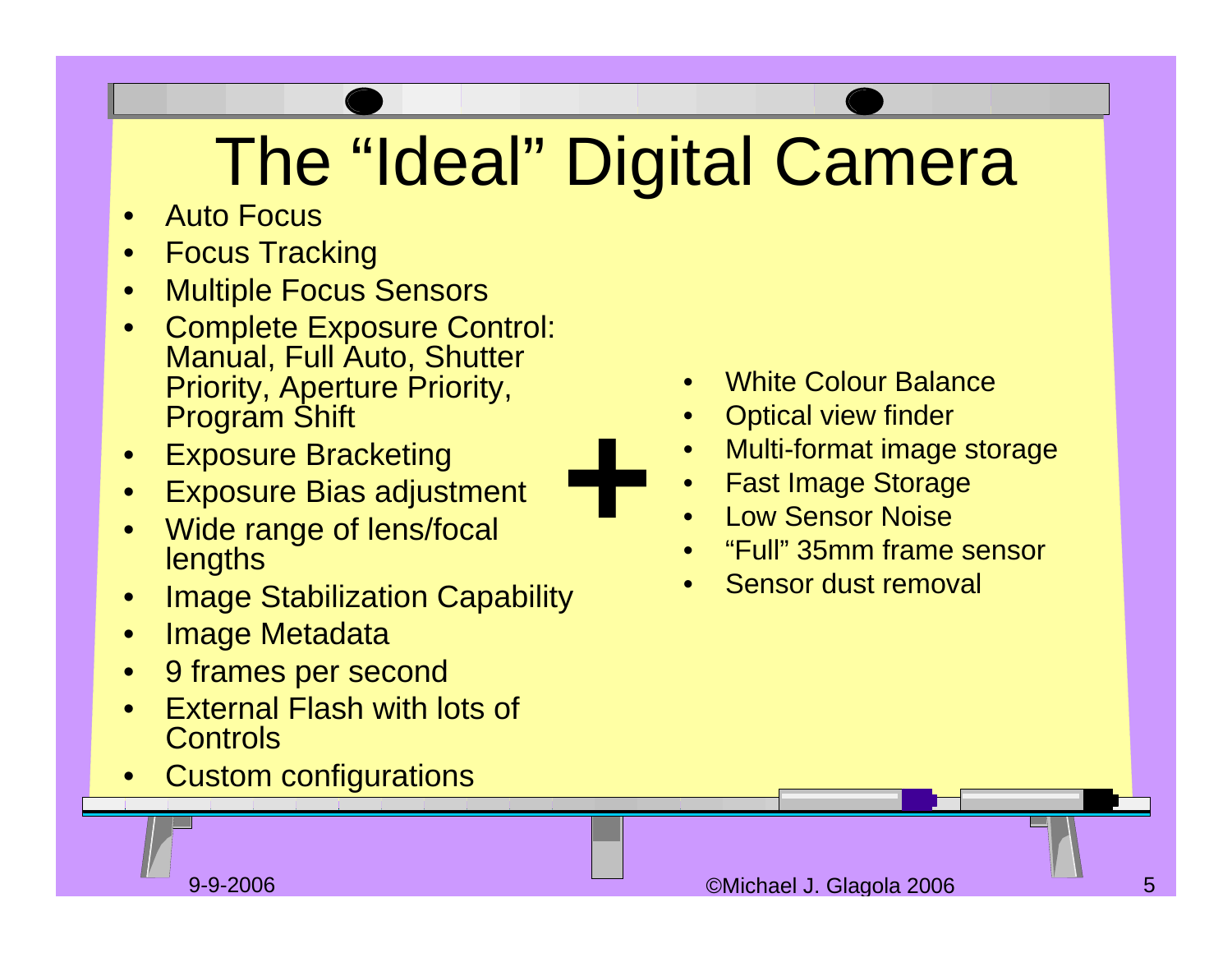# **Digital Cameras**

- A new photographic format; NOT a replacement for film (though that the de facto result!)
- Digital SLR's: \$900+
	- **Harry Committee** – Interchangeable lenses
	- "Virtually ALL" of the features
	- "higher performance" features
- Point & Shoot/All in One:
	- – Built in flash, wide to telephoto zoom lens, Autofocus, more and better features based on price
	- –– High End: \$450-\$700
	- and the state of the state Middle: \$300-\$500
	- **Harry Committee** Everything Else: \$200-\$350

9-9-2006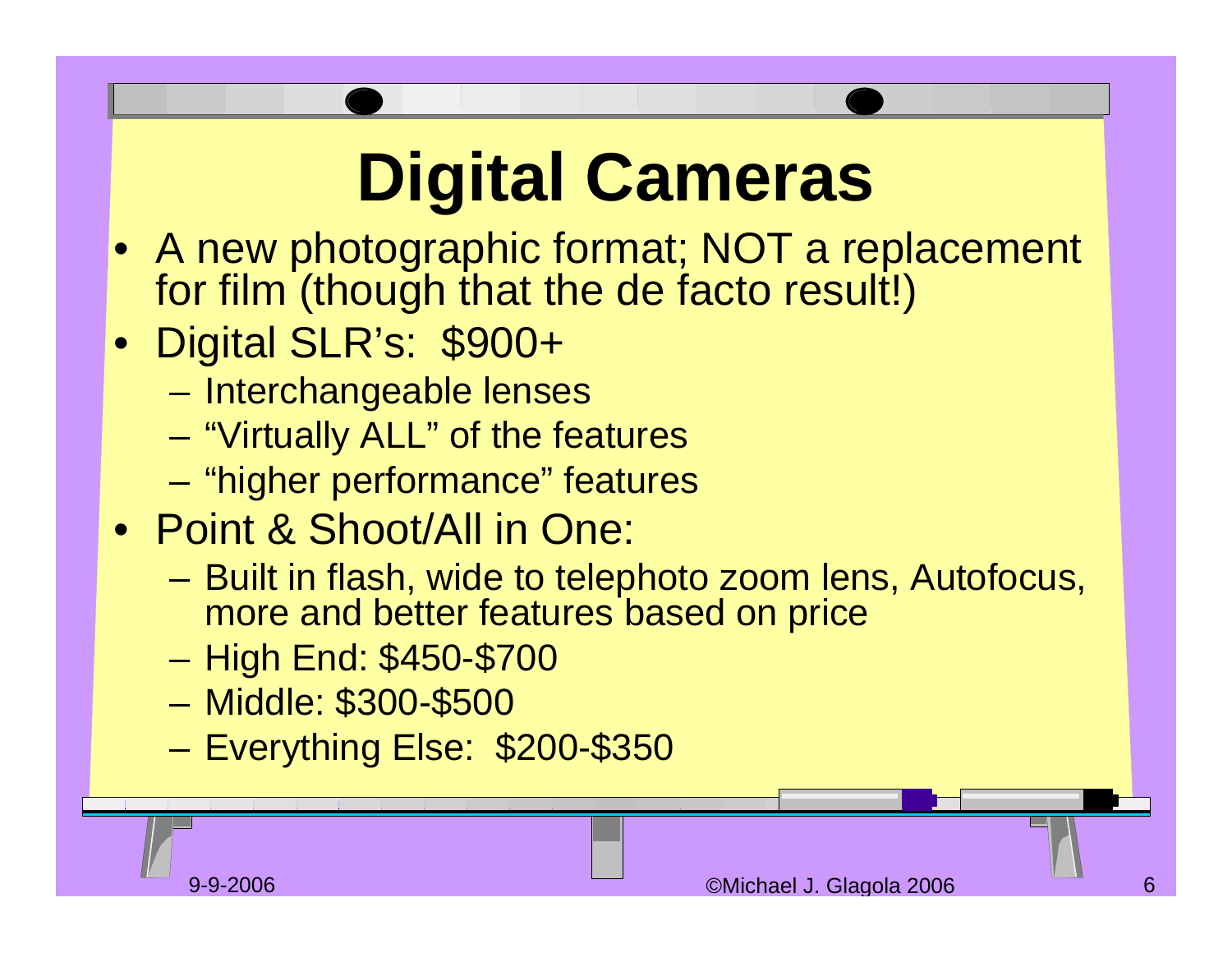## **Digital SLR's**

#### •Digital SLR's: \$900+

- Interchangeable lenses
- Virtually all of the "ideal" features
- "Higher performance" features (least shutter lag and storage times)
- Sensor Size:
	- Olympus 4/3's (17.3mm x 13mm) 2X factor
	- Everyone else APS-C (~23.6mm x 15.8mm)1.5X factor
	- Exception: Canon makes full frame 35mm sensor (36mm x 24mm)
- 8 MP and up
- Canon, Nikon, Sony, Olypmus, Sigma, Pentax, Fujifilm, Samsung, …
- Note the Pentax K1000D (digital)!!!



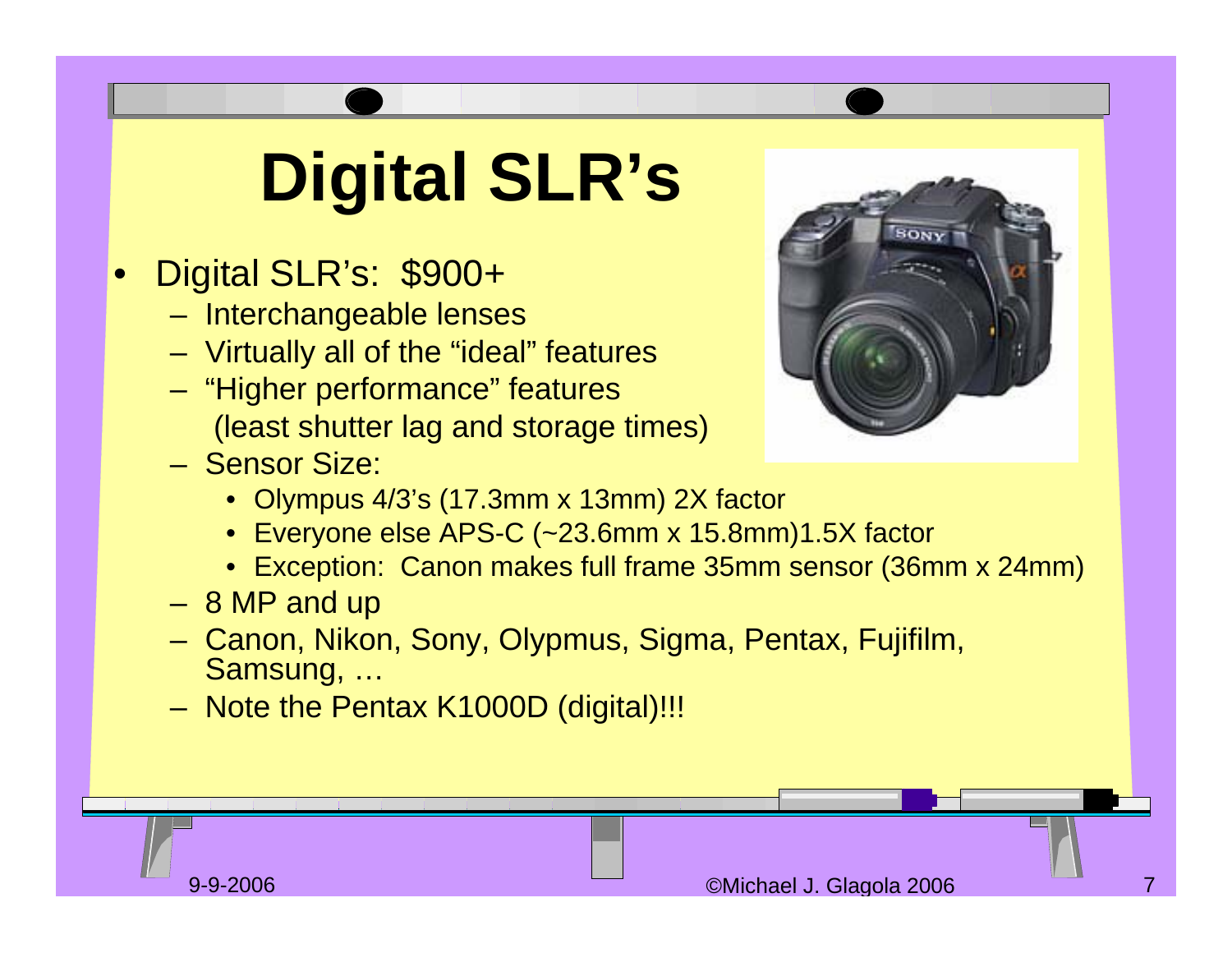# **Point & Shoot "High End"**

#### •Point & Shoot/All in One:

- **Harry Committee** – High quality non-interchangeable wide to telephoto zoom lens, 6-10 MP sensor, shorter shutter and storage time
- and the state of the state Many of the other "ideal" features
- and the state of the state – Smaller and lighter than DSLR's
- and the state of the state Price: \$450-\$700
- and the state of the state Almost all APS-C; some 4/3's



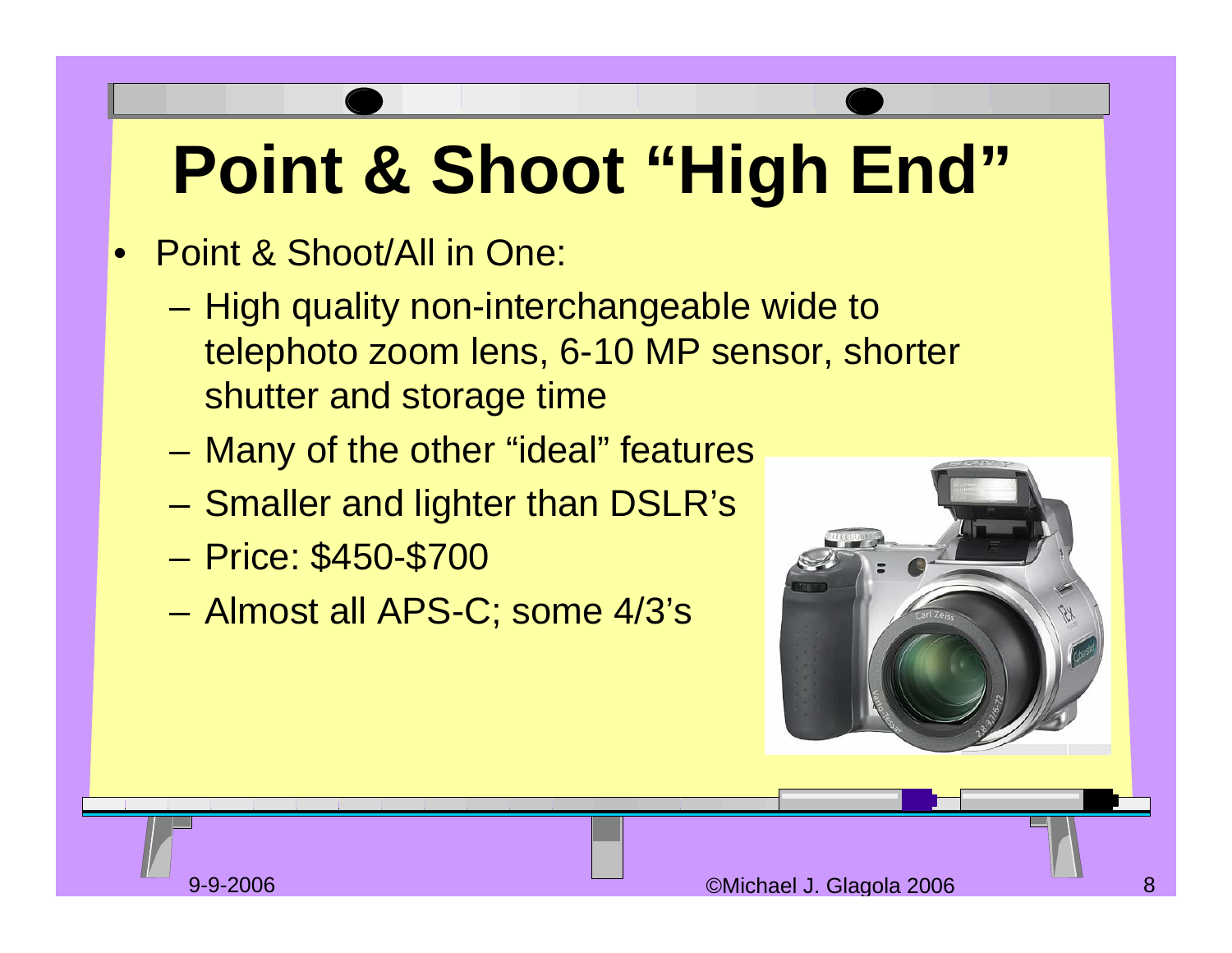#### **Point & Shoot "Middle & Low End"**

- • Point & Shoot/All in One:
	- and the state of the state Non-interchangeable wide to telephoto zoom lens, 4-6 MP sensor (lens and sensor lower quality)
	- Some of the other "ideal" features
	- and the state of the state Very small and compact
	- Almost all APS-C
	- –Middle: \$300-\$500 ("better" features)
	- Low End: \$200-\$350
	- APS-C



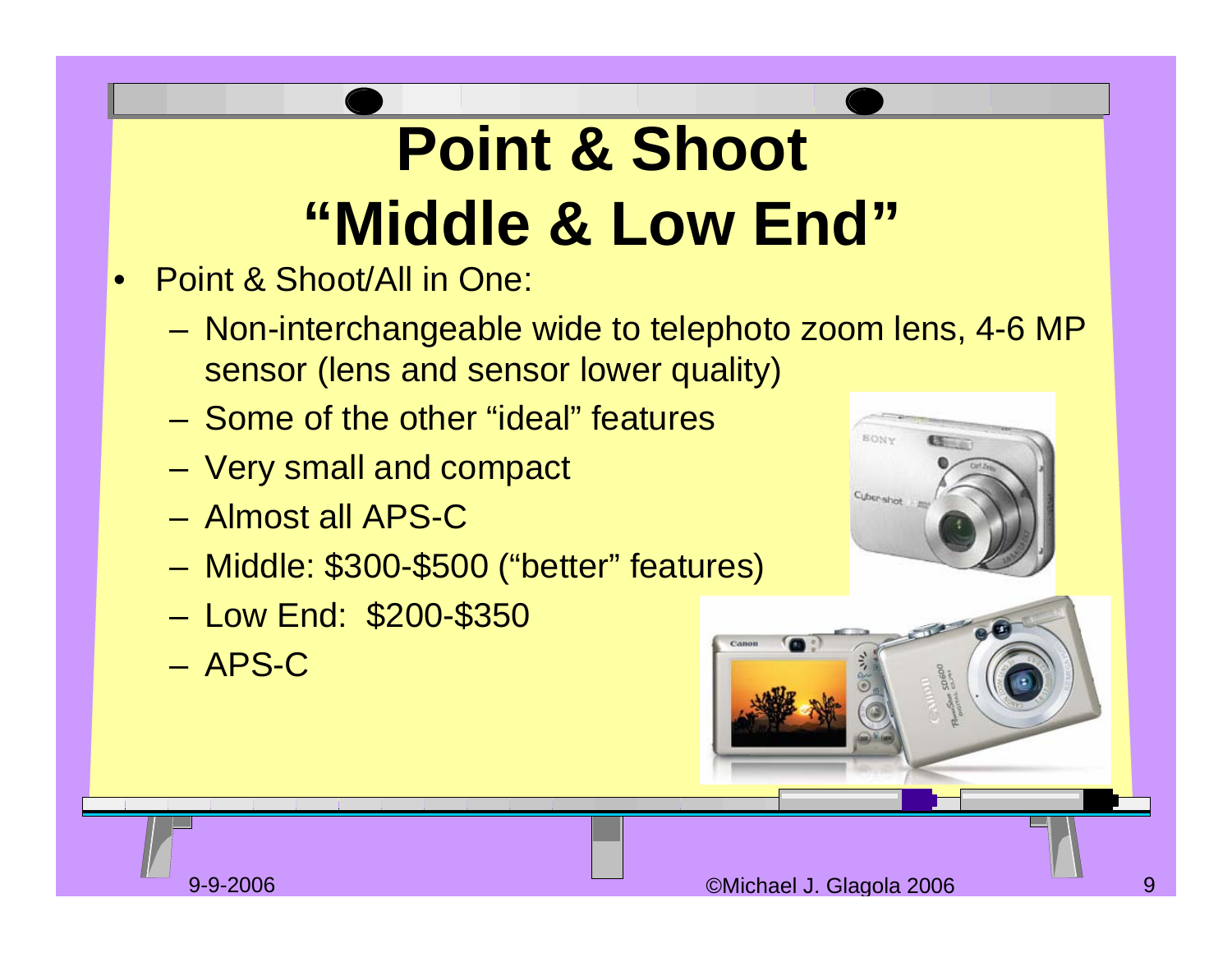#### **Digital Camera Selection "Process"**

- 1. Establish a budget
- 2. Make a list of cameras
- 3. Identify Key Features
- 4. Compare Features
- 5. Digital Memory
- 6. Batteries
- 7. Read the Manual
- 8. Look and Handle the Cameras
- 9. Consider Who Makes the Digital Camera

10.Make a Selection

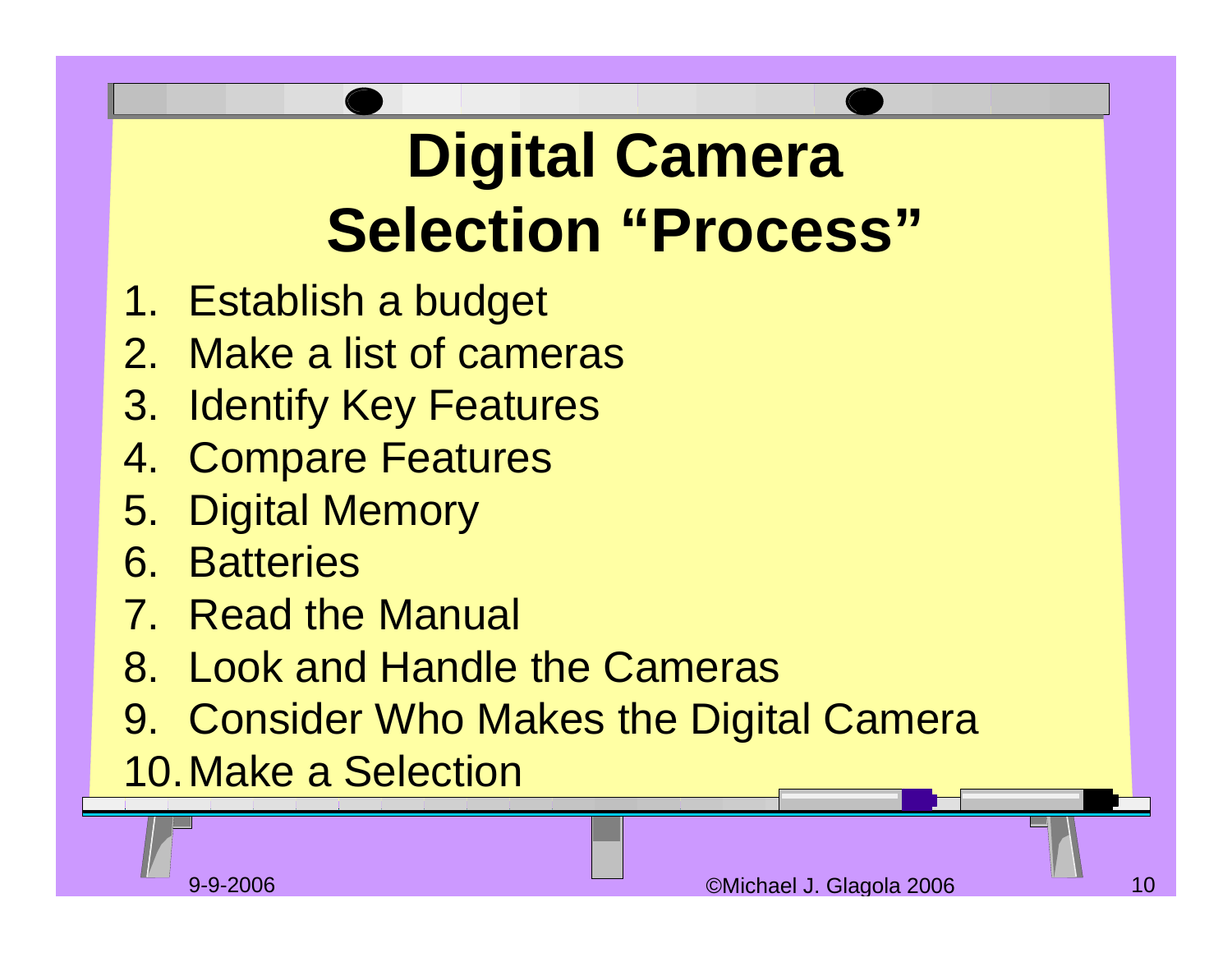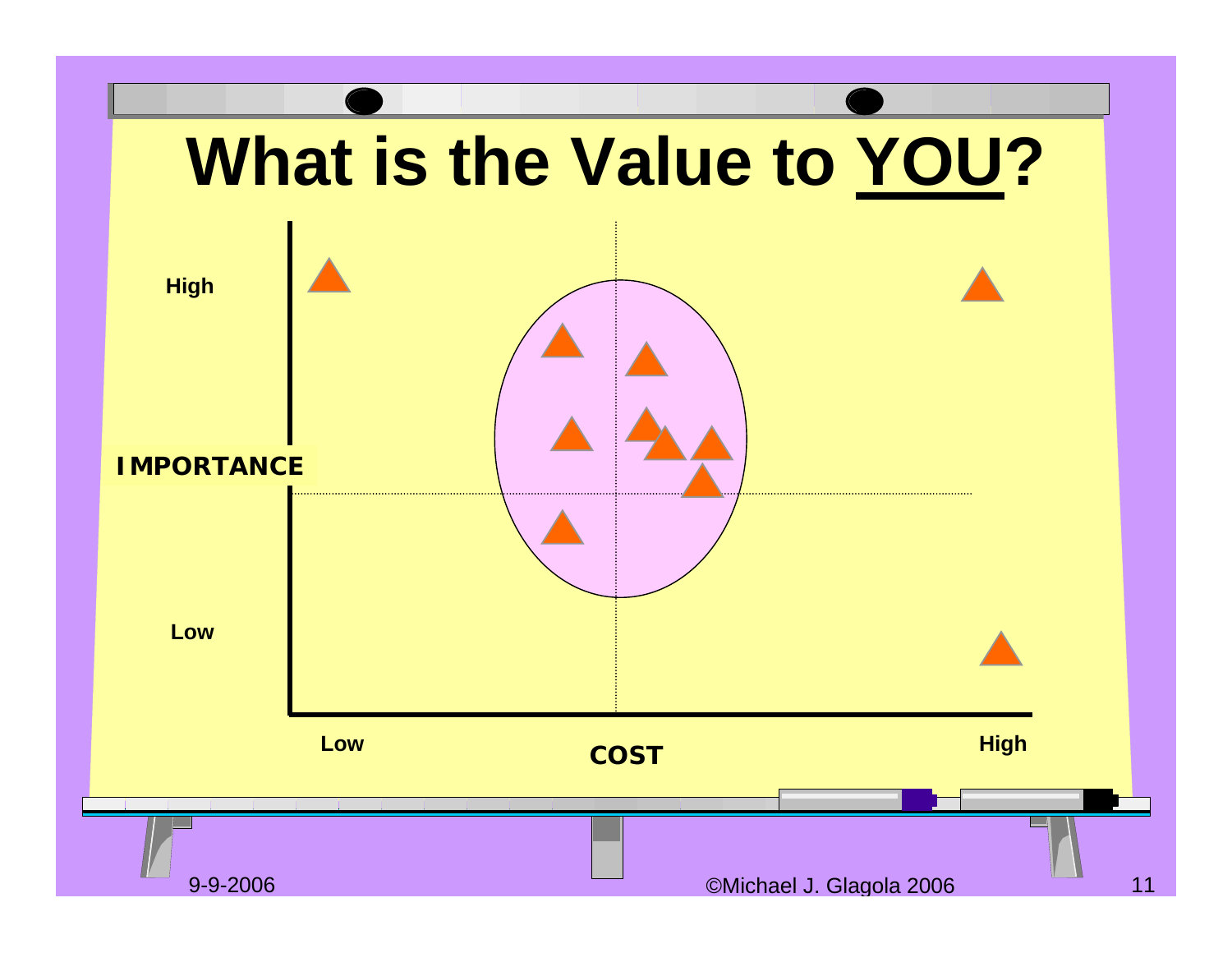## **1 - Establish a Budget**

- $\bullet$ Set a \$ Limit; feature creep is insidious
- • Do NOT forget Memory; include the cost of additional memory in your budget
- $\bullet$  Reconsider budget ONLY if you cannot find the features you consider important within your established budget
- $\bullet$ It is always less expensive to spend a little more and buy what you want the first time rather than make the wrong choice and buy twice!

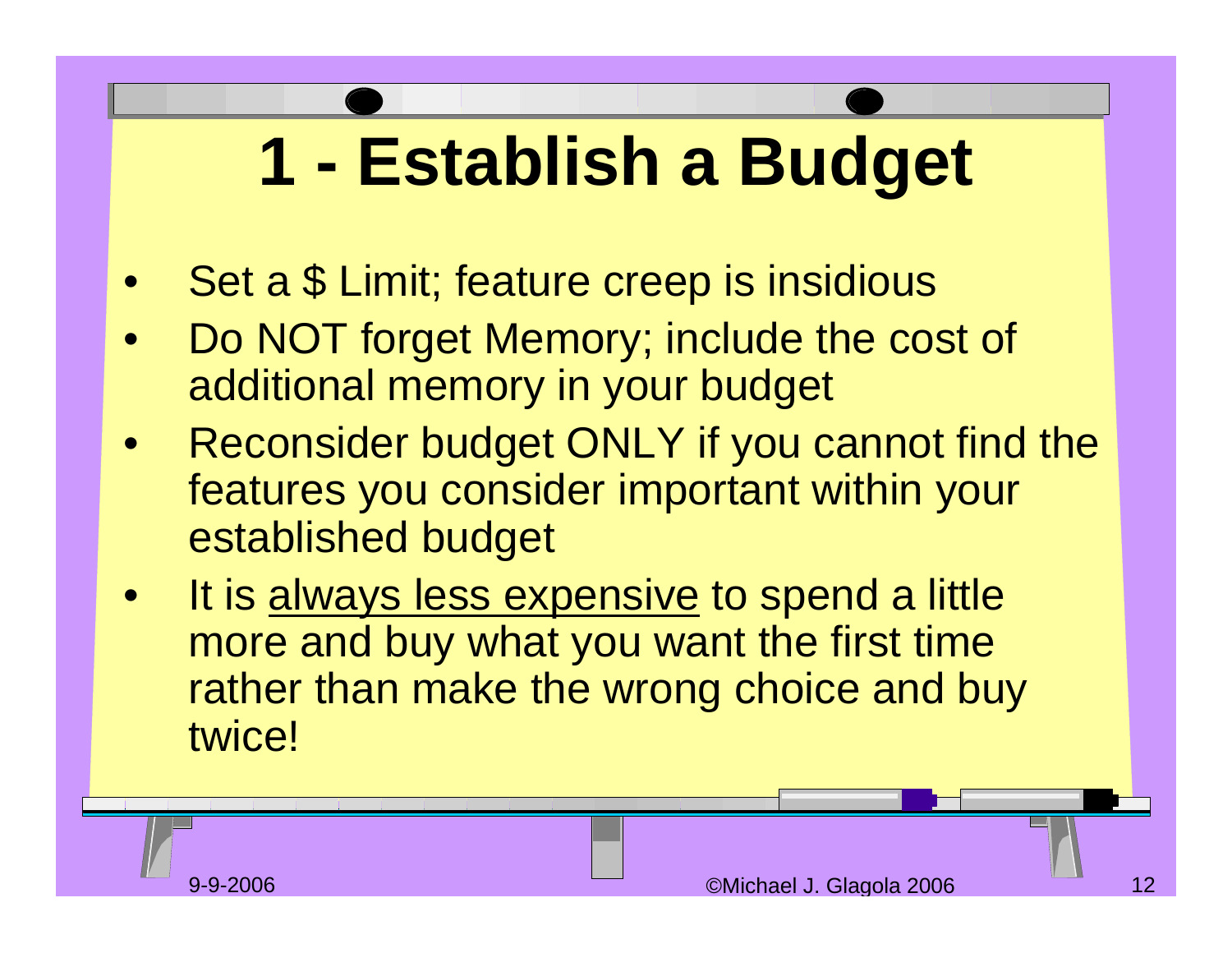### **2 - Make a list of cameras**

- $\bullet$  Put together a list of cameras in your price range to evaluate
- $\bullet$ Look on the web
- $\bullet$ Look at magazines

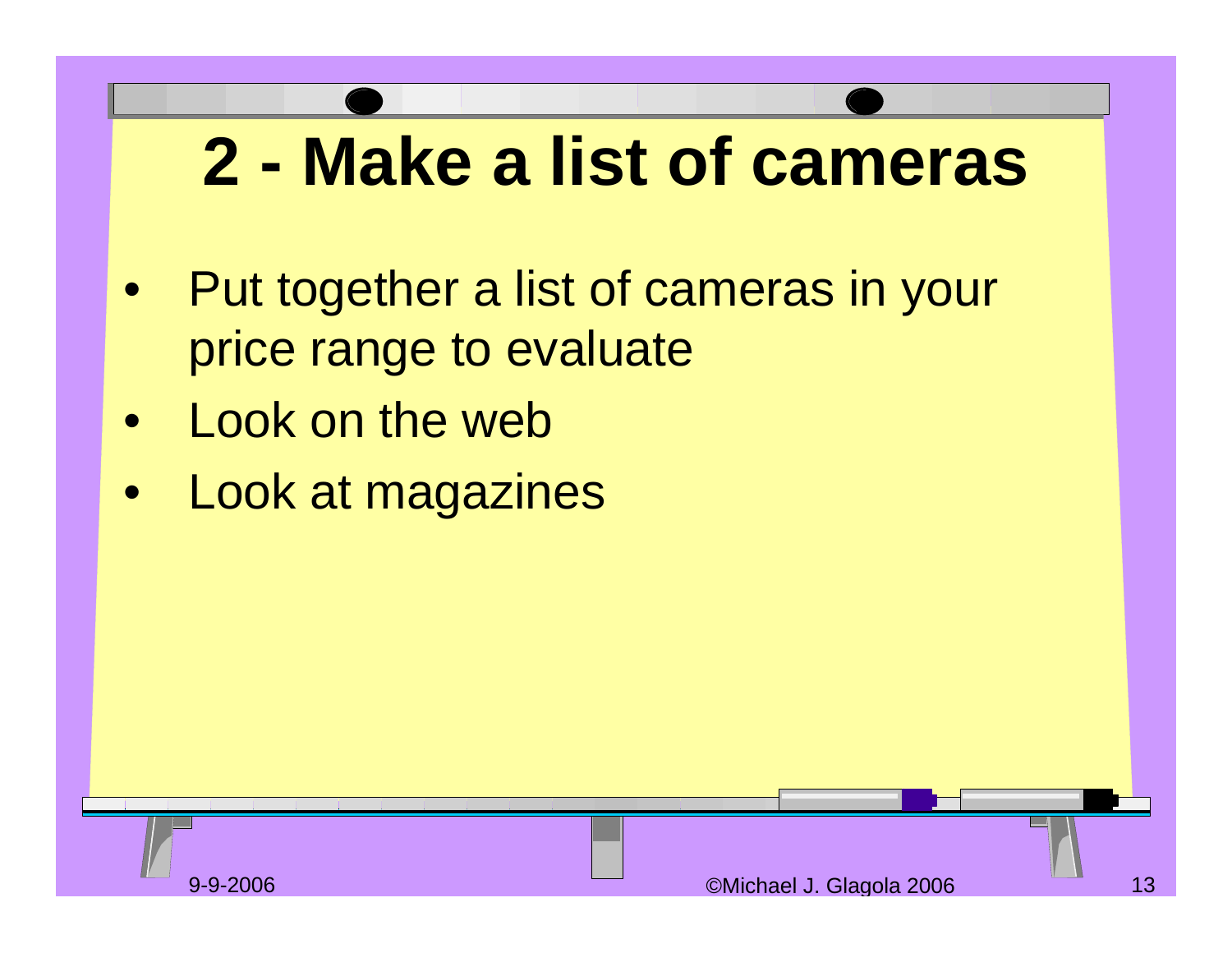## **3 - Key Features to Consider**

#### **Example:**

- • **Camera Features**
	- **Links of the Company** – Zoom Range
		- • More Wide is better than more telephoto
		- • Digital Zoom is NOT 'real' zoom
	- and the state of the state Auto Focus Speed
	- **Links of the Company** Shutter Lag Time
	- and the state of the state Storage Lag Time
	- and the state of the state Burst Exposure Mode
	- –Flash Cycle Time
- • **Digital Sensor Issues**
	- Sensor Pixel Size
	- Color Balance
	- Sensor Noise
	- Output Formats
- • **Other Features**
	- Manual Exposure
	- Bracket Mode
	- Stabilization
	- and the state of the state – Optical viewfinder
	- Size
	- See "ideal" features list

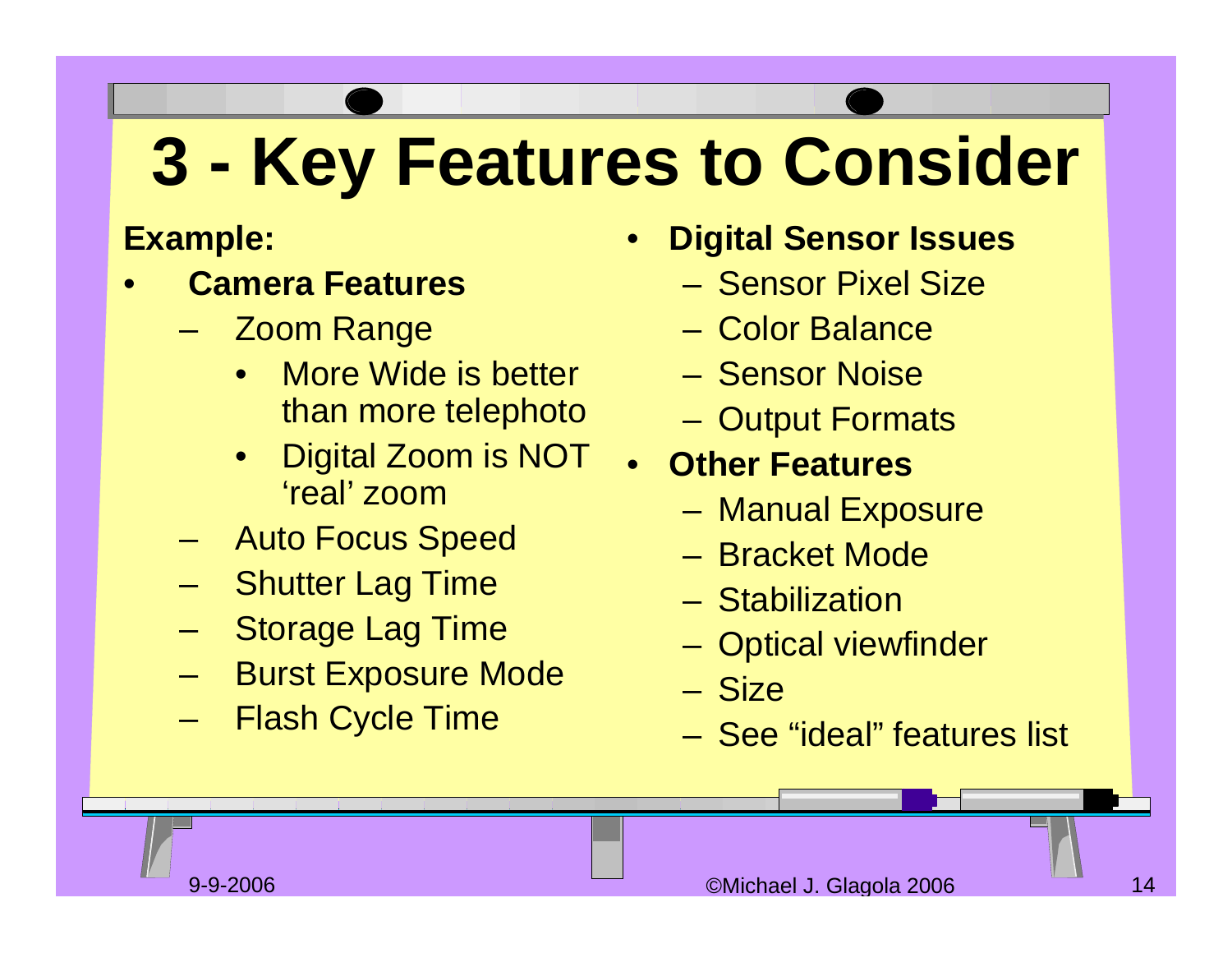### **4 - Compare Features**

- $\bullet$  Look at the photography you do and decide what features are most important
- List and compare features
	- and the state of the state Those that do matter
	- and the state of the state Those that do not
	- – Make your decision based only on the features that you deem are important
- $\bullet$  **BUY THE CAMERA THAT FITS YOUR NEEDS!!!!!**

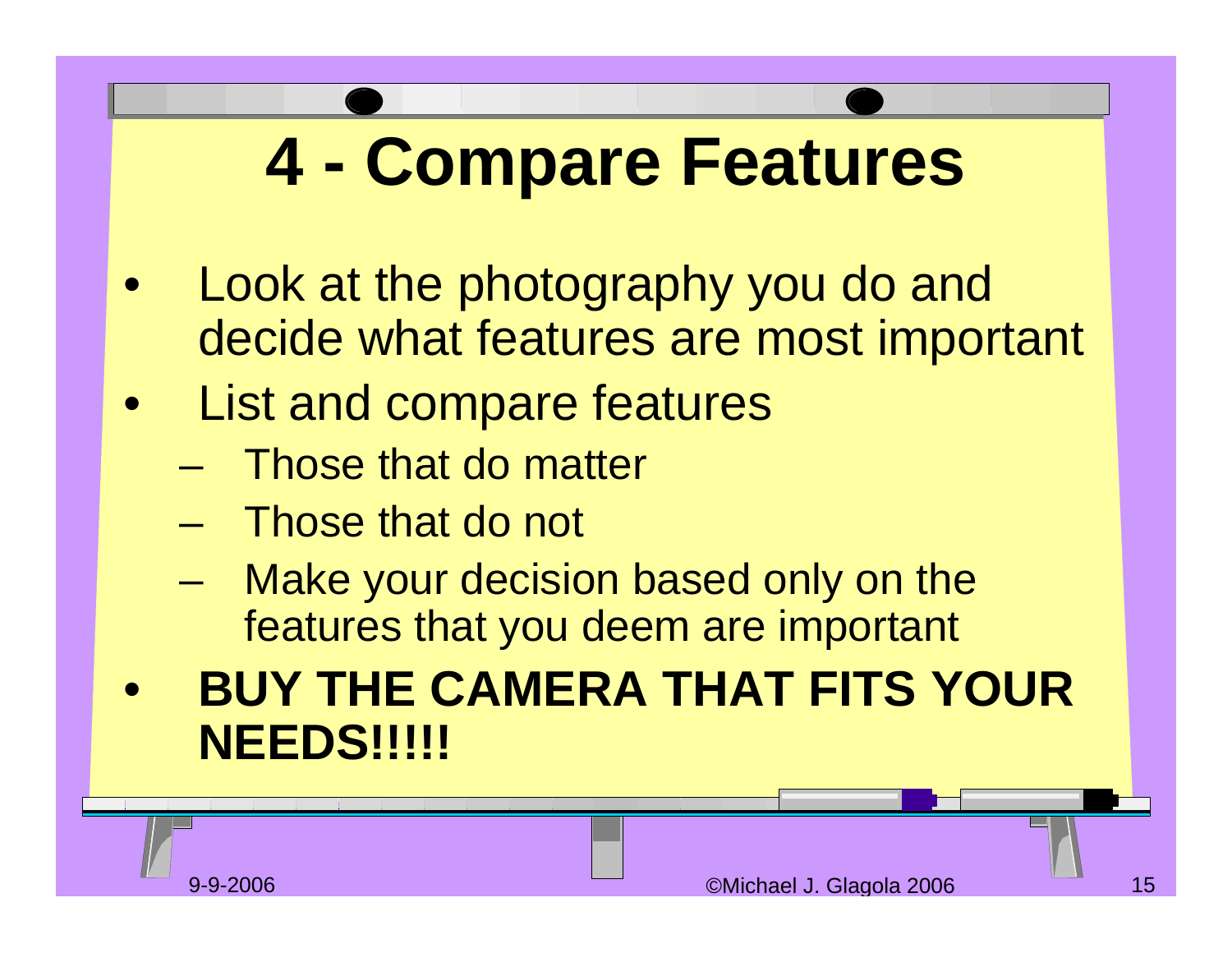# **5 - Digital Memory**

- •Don't forget Memory as a factor
- $\bullet$ What kind of memory (CF, SD, Stick, …)
- •How fast of memory (Type I, II, …)
- • How much memory
	- **Harry Committee**  \$ (Memory is now very inexpensive; the higher the performance memory the higher the price)
	- –Capacity versus convenience
	- – Remember camera output format dramatically impacts memory storage capacity

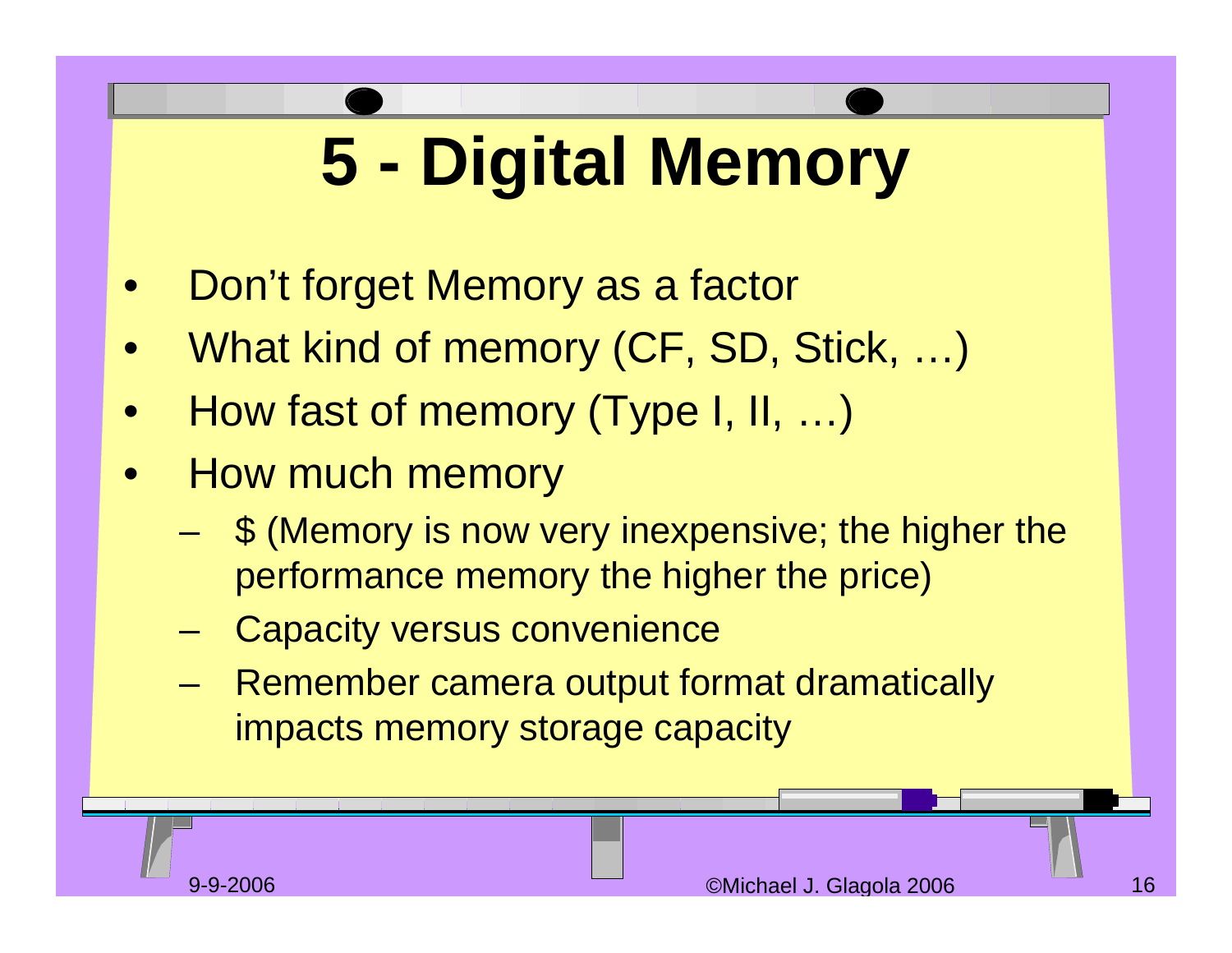#### **6 - Batteries**

- • Digital Camera have a ravenous appetite for electrical power
- $\bullet$ Camera Displays make the situation even WORSE!
- •Camera features used impact battery life
- $\bullet$ Avoid proprietary when possible; recommend AA's
- $\bullet$  Battery technology differs
	- In use lifetime
	- and the state of the state Storage life
- • When looking at AA's, consider rechargeable NiMH's with disposable lithium backup

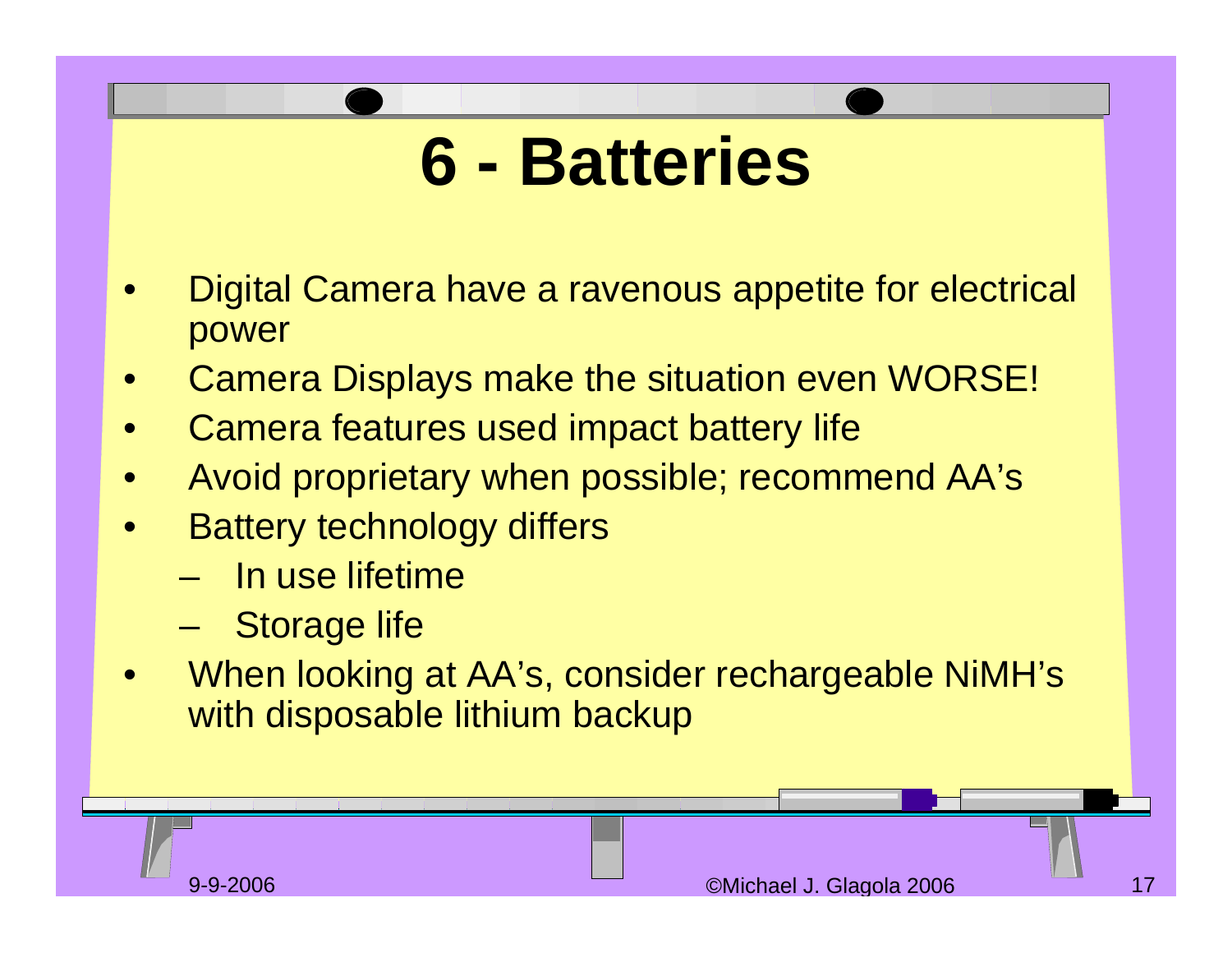### **7 -Read the Manuals Before Buying**

- $\bullet$  Camera Manuals are available on-line; typically in .pdf format
- • Download and read for more details on features and performance
- • Great source of detailed information prior to buying

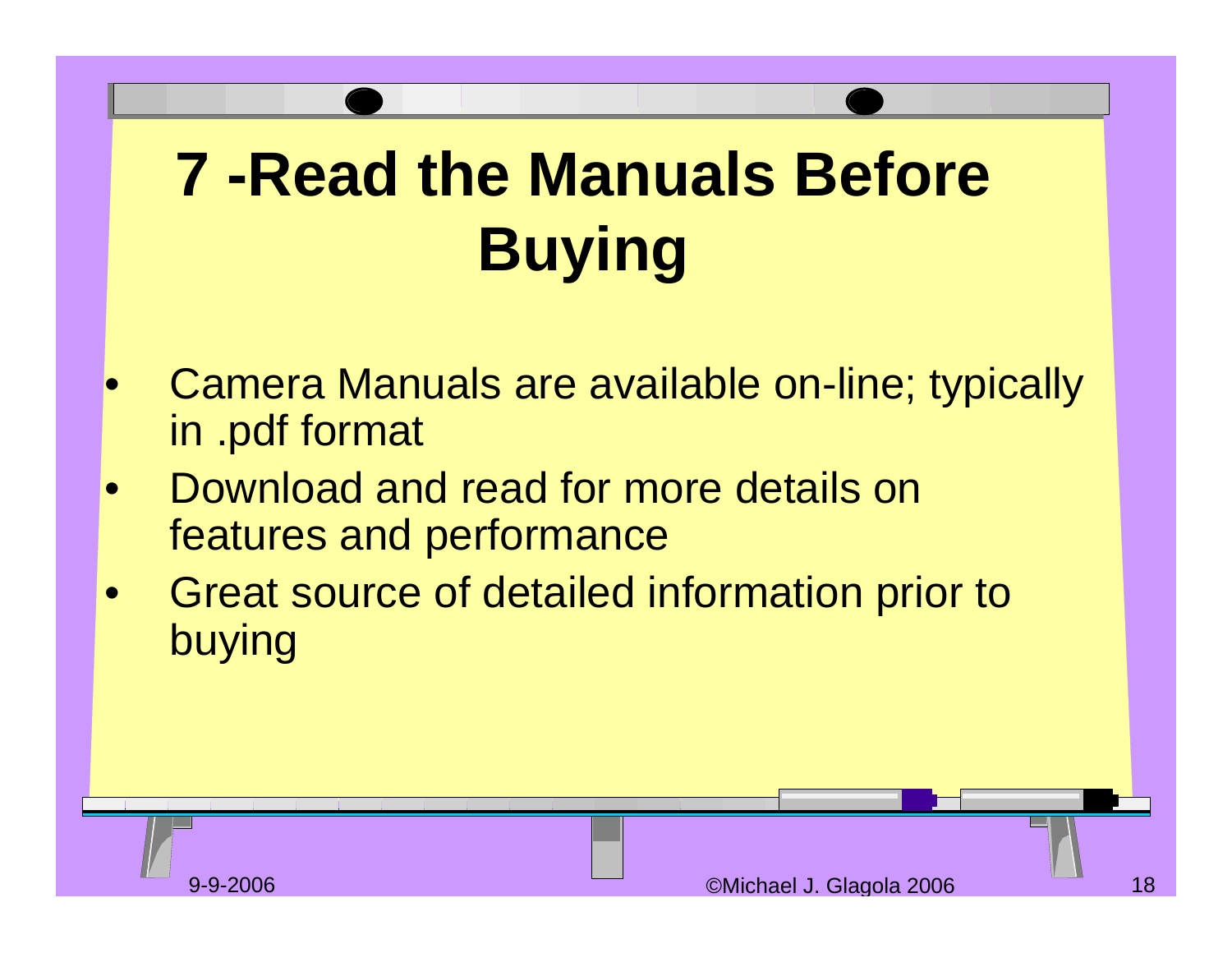## **8 - Physically Handle the Cameras**

- $\bullet$  Go to a store and handle the Camera
	- –Confirm features act as you "think" they do
	- and the state of the state – Evaluate actual performance
	- and the state of the state – Layout of controls
	- Size
	- Feel
	- –"Test Drive"

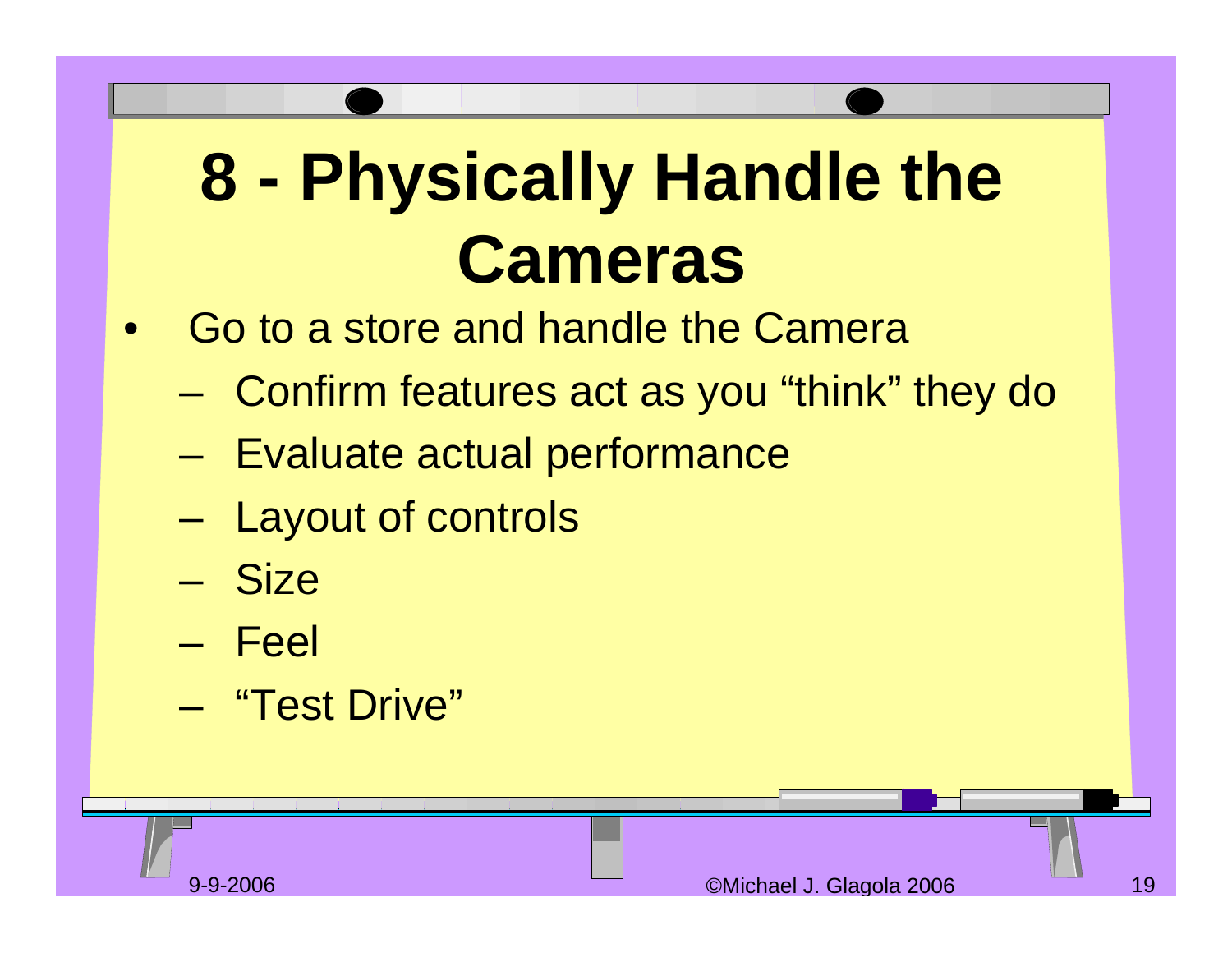#### **9 – Consider Who Makes the Digital Camera**

- • Camera makers are more focused on "camera features"
- • Non-camera makers have more "non-camera" features
- • Digital Camera Marketplace in in flux; long term is the camera maker going to be around?
- $\bullet$ Where is the camera in its "lifetime"? (new, midlife, old, going out of production)

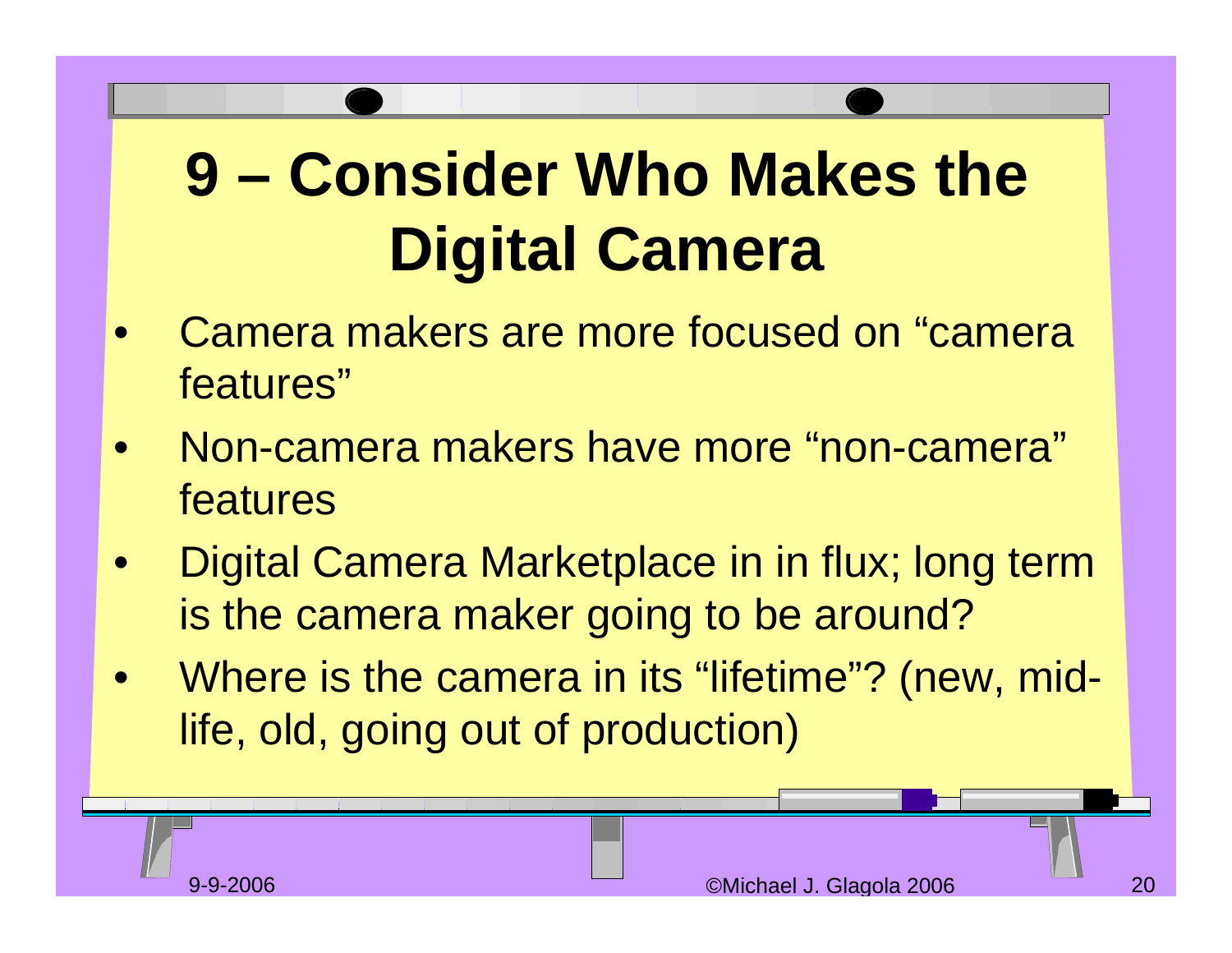### **10 – Make a Selection**

- •Use the web and shop on-line for best price
- $\bullet$ Consider Pop Photo check marked sources
- •Check out Costco
- •**BE SURE** to understand the return policy
- •Watch Shipping and Handling fees
- •US Warranty
- •Extended warranties versus insurance

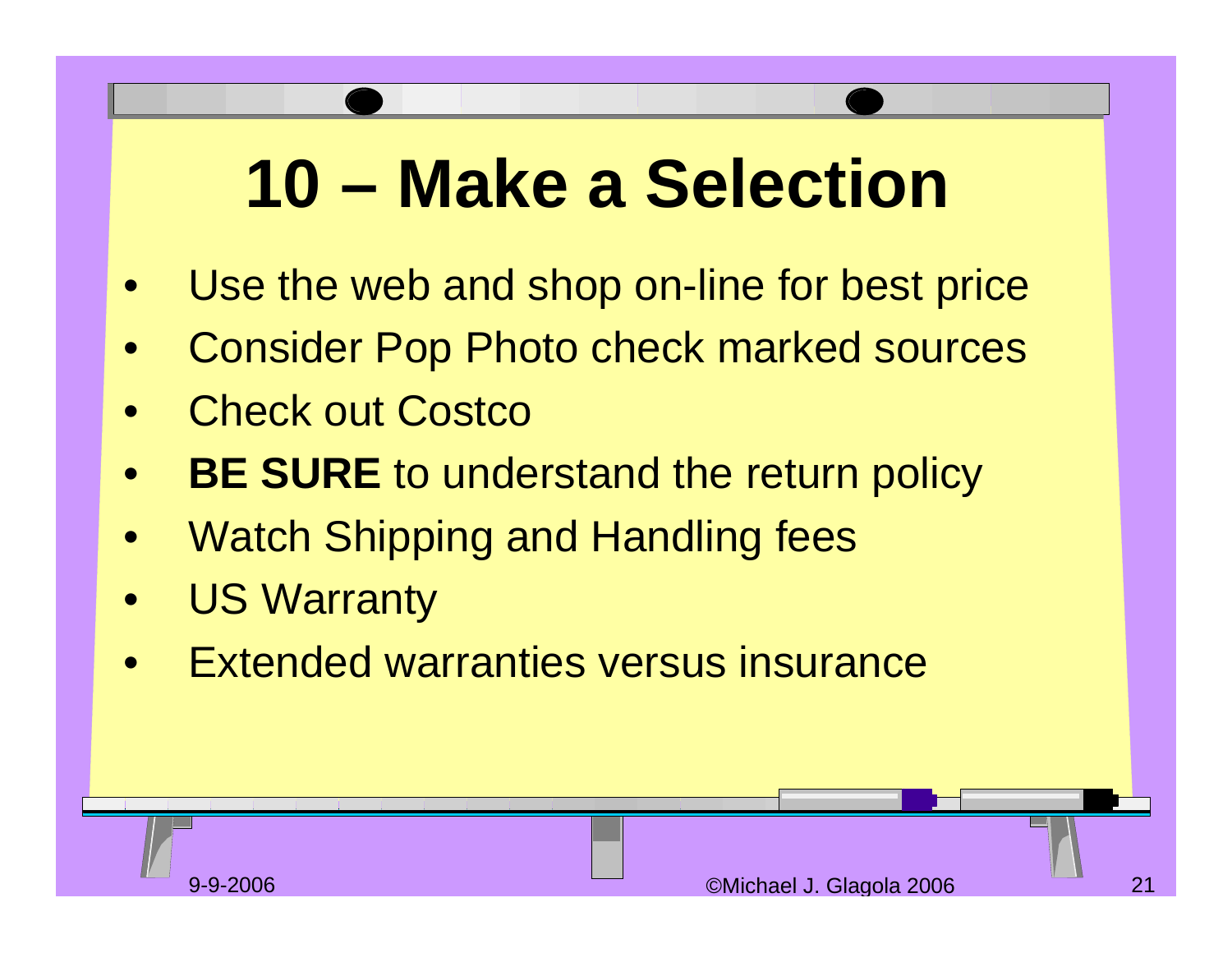#### **Review**

#### **Digital Camera Selection "Process"**

- 1. Establish a budget
- 2.Make a list of cameras
- 3. Key Features
- 4.Compare Features
- 5. Digital Memory
- 6. Batteries
- 7. Read the Manual
- 8. Look and Handle the Cameras
- 9. Consider Who Makes the Digital Camera
- 10. Make a Selection

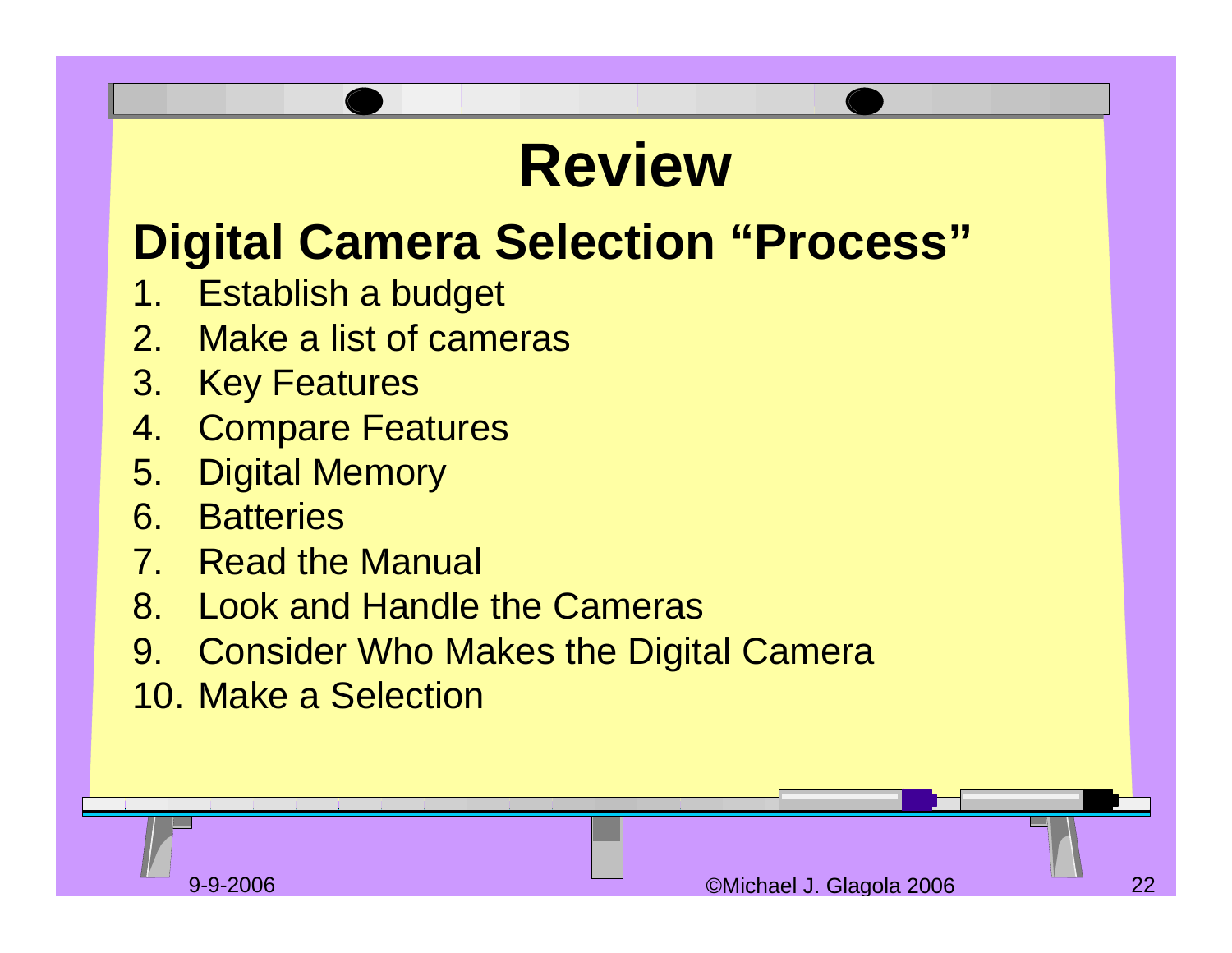## **Good Sources of Information**

- $\bullet$ The WEB (e.g. Kodak Web Site: Taking great pictures)
- • Camera Magazines – tend to focus on photography NOT technology
	- –Popular Photography
	- –– Outdoor Photographer
	- –– Shutterbug
- Digital Photographic Magazines tend to focus on technology more than photography
	- and the state of the state PC Photographer
	- and the state of the state – Photo Techniques

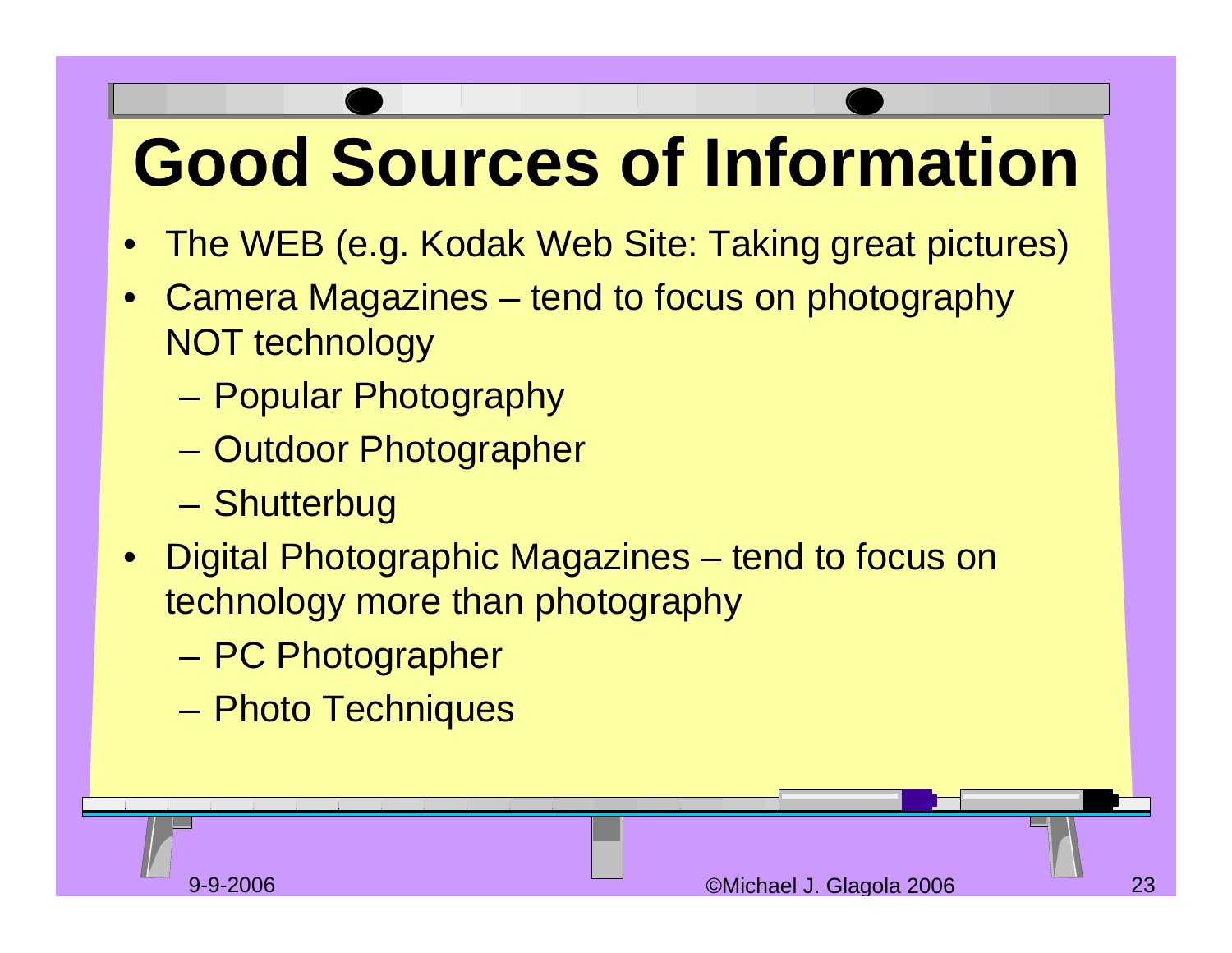#### **A Final Thought:**

- **Cameras** *DO NOT* **take pictures; Photographers take pictures**
- Photography is a SKILL (Skill = Knowledge + Experience)
- Study RTD (Read the directions)!
- Practice Makes Perfect; Take lots of pictures, critically review them, apply the lessons learned